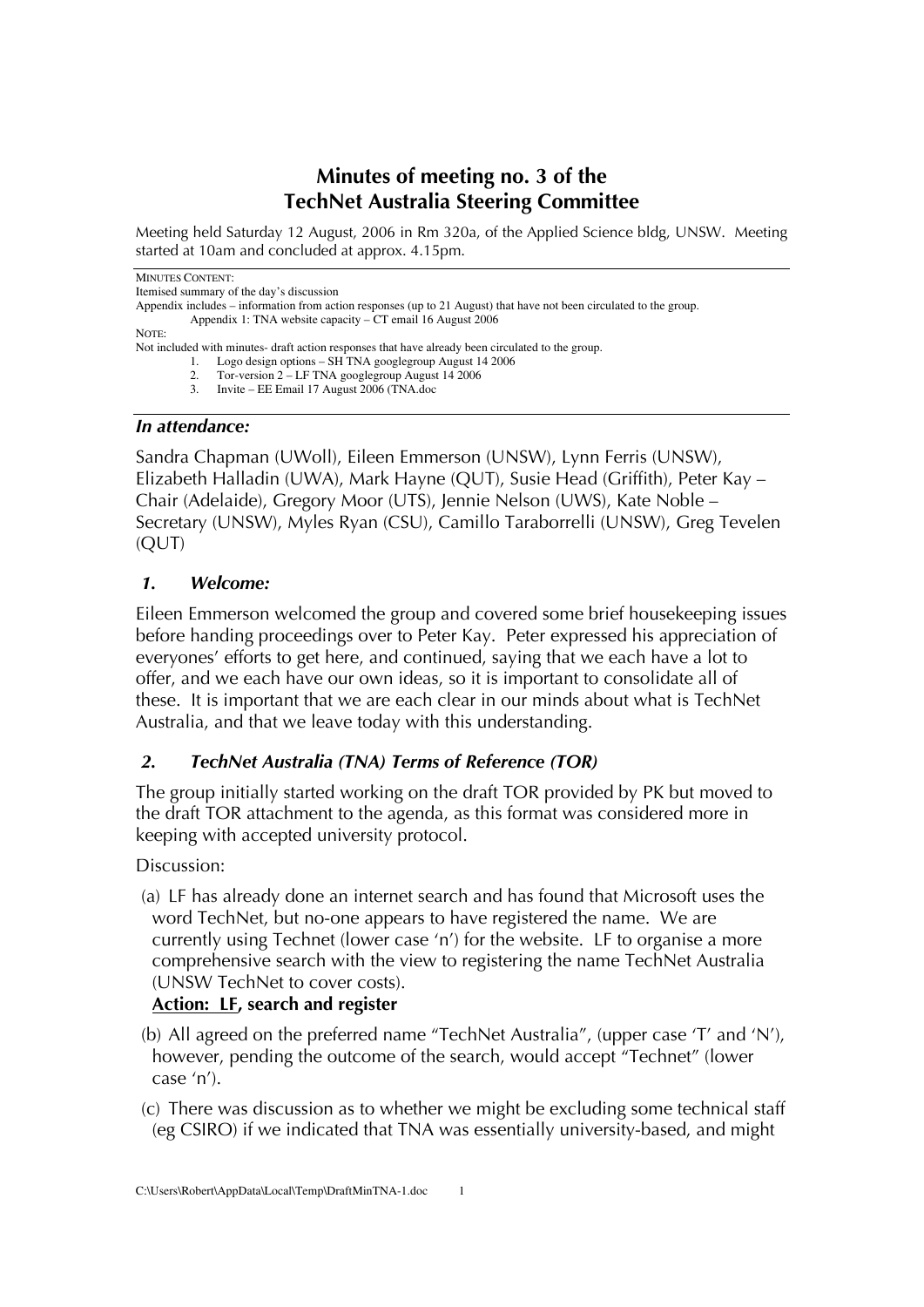this also preclude some opportunities to get funding. It was agreed that the term 'higher education sector' would be used instead of 'university' and 'tertiary'. This still provides a limit to help keep TNA controllable but doesn't stop people from CSIRO and such from attending conferences.

- (d) It was agreed that the term 'general staff' would not be used in the TOR to refer to technical staff because different higher education sectors used different descriptors. It was agreed that technical staff could be referred to as 'employee representatives'.
- (e) UNSW secretariat (website: www.secretariat.unsw.edu.au) might give guidance to methods and formats that are acceptable to university councils and governments, plus whether or not to incorporate. 'Unincorporated' might be more flexible/portable.
- (f) The committee discussed the aim of raising 'the profile of technical staff and their expertise' and agreed to change the word 'expertise' to 'contribution'.
- (g) Committee agreed to remove the continual references to 'Australia', and, 'in Australia', as this is in the definition of TNA and is also implied by the name TNA.
- (h) The question was raised; do we continually need to say 'technical staff'? No conclusion.
- (i) Make-up of the committee: it was agreed that, ideally, the committee (TNAC) would have at least one representative from each state.
- (j) Current TNAC member list on the TNA website was reviewed. SH advised she was replacing Steven Boyd. All those at today's meeting are considered part of TNAC and details were added if they were not already.

### **Action: CT to put the updated committee list on the TNA website.**

- (k) Further discussion of the TNA draft TOR included reference to the Australian Robotics Association as an example of the structure for the TOR in the long term.
- (l) Regarding membership, it was noted that we need to decide if we want a registered member base, whether members are paying or non-paying, whether to perhaps have sponsorship from higher education institutions.
- (m)It was agreed that committee membership (and therefore general membership?) needed to include the possibility of ex-officio members, because retired technical staff not only had the technical experience-base that would be invaluable to TNA, but would also have more time to be able to dedicate to TNA.
- (n) It was agreed that, ideally, the TNAC would convene quarterly, and ideally, there would be at least one annual face to face meeting. It was suggested that the committee could meet immediately before the start of each conference, and that the outcome of the meeting could be included in a TNA interest group session during the conference. It was mentioned that this could also be the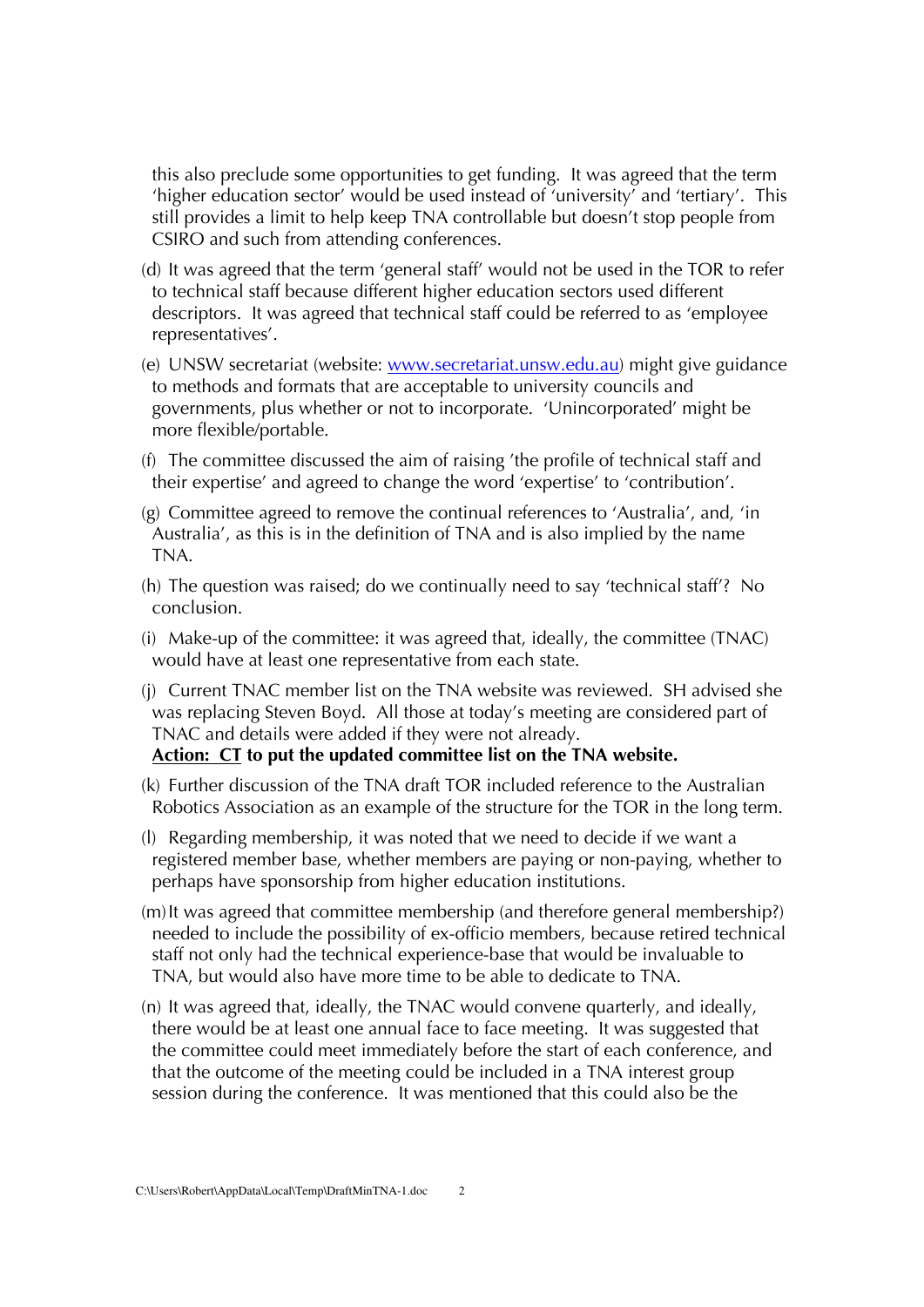appropriate time and place to nominate and vote for members of the next TNA committee.

- (a) It was agreed that, for TNAC purposes, a quorum required a minimum of half the number of committee members *plus one*, and that the Chair, or their delegate, must be participating in the meeting.
- (o) It was agreed that the TNAC meeting agenda should include a standing item called "Chair's Report".
- (p) It was agreed that meeting minutes would be posted on the TNA website once accepted by the TNAC. The secretary or delegate would prepare minutes and the draft sent to the committee as soon as practicable (within a week of the meeting if possible).
- (q) Discussion continued on the draft TOR. Anything not decided during the session was highlighted in red and a subcommittee formed to finalise the draft. MH suggested two versions: one for if we incorporate and one for if we decide not to incorporate. The subcommittee consists of LF, MH, GT **Action: LF, MH, GT. to finalise draft of TOR. Time frame: 6 weeks (23 September, 2006), then send out to committee. Action: Committee to then consider the draft for 2 weeks.**

# *3. Lunch-break and Update on 2007 Conference (Susie Head – Griffith)*

In summary:

- Conference organisers using QuickPlace as communication tool.
- 11 committee members as there are 5 campuses, aim to represent all groups.
- Conference theme "tech smarter". Organisers gave away 3 ipods to help come up with a logo.
- Initially, the conference was to be held in Brisbane. The South Bank venue has limited space so would have had to cap number of delegates if it were to be used. To remain in Brisbane would have increased costs to include a suitably sized venue. Additionally, South Bank is all 'arts' rather than a mixture of disciplines. Griffith uni on Gold Coast chosen as venue because it can accommodate 300 delegates and has access to other disciplines.
- (a) The organising committee has compiled a contact list of technical staff from as many areas as possible nationally (including Qld TAFE) in order to promote the 2007 conference. SH suggests this list would be useful as an initial TNA membership base.
- Plan to start the conference Wednesday pm with a welcome plus tours of the campus, and also the anatomy and dental sites. Conference presentations and interest groups on the Thursday and Friday.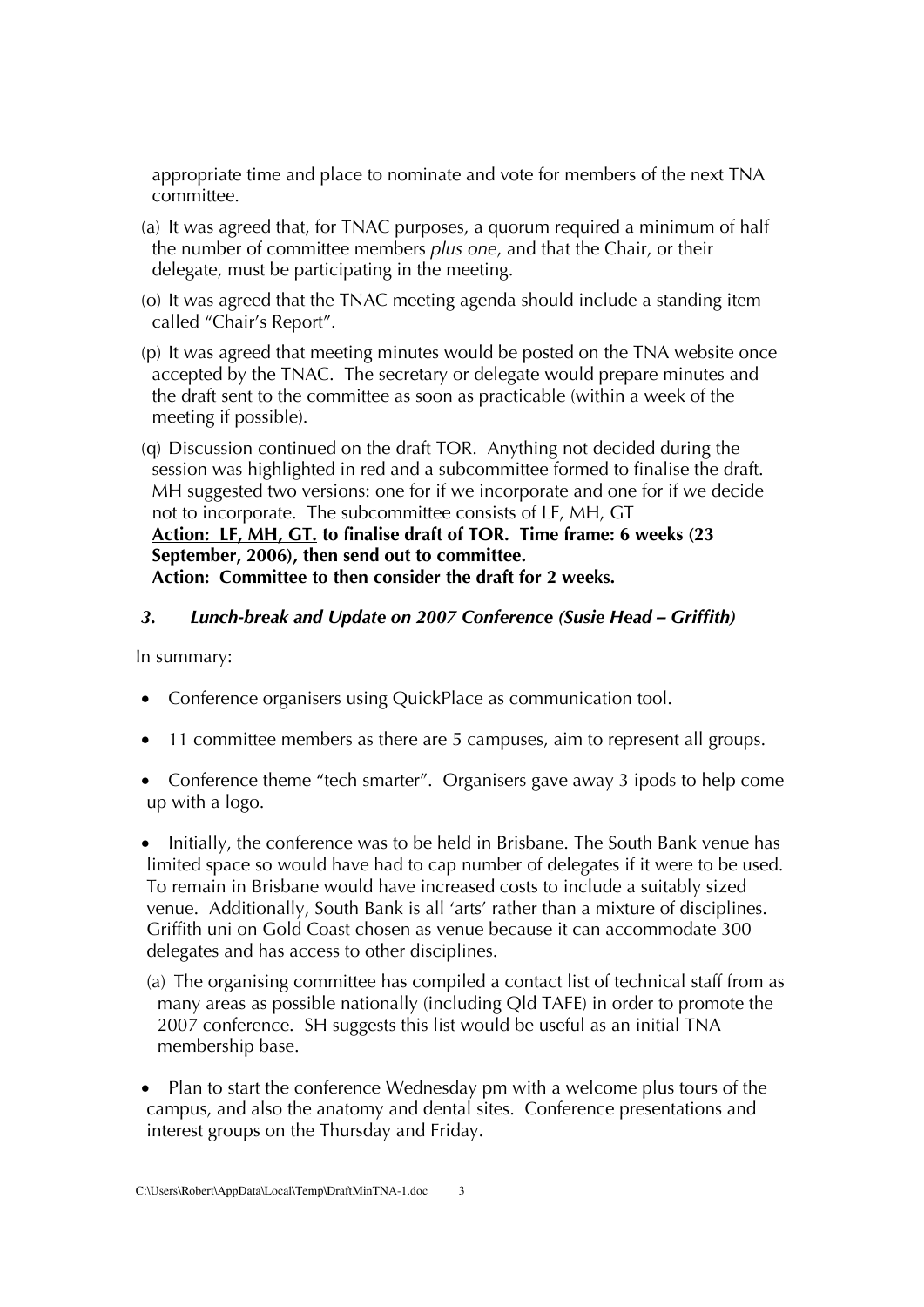- Streams:
- i. Technology and innovation (best practice)
- ii. Workforce, exchange of skills, cross skills
- iii. Life/work balance
- iv. OHS
- v. Organisational sustainability
- vi. Theme  $X$  what are YOU doing better?
- Organisers have had website problems due to the uni restructuring it's website. Suggestion arose that organisers can use TNA website to house the conference website.
- SH suggested that the TNAC could meet on the Wednesday morning, with a Friday TNA interest group. The TNAC could present a brief report to the interest group, new committee members could be voted in.

### *4. TNA Website*

Discussion included logos, what information we wanted the website to have and what we wanted it to do, control of what went on the website.

- (a) Anything to do with conferences in one place. PK has presented a guide developed by the TNSA committee, for organising a conference (based on the 2004 conference).
- (b) PK is in the process of writing a guideline that can go on the website, for how to set up a TN group at an institution.
- (c) Suggestion for a guide to writing your first paper presentation to be on the website. JN said she could provide information toward this

### **Action: JN to provide information**

- (d) Suggestion for one-page windows so that you didn't have to scroll
- (e) Suggestion to have the conference logo as the active link for each conference.
- (f) Suggestion to put the electronic version of all papers under each conference on the TNA website. It was noted there is a problem with this as many presenters only provide their power point presentation with their abstract, rather than the paper.
- (g) Suggestion to also include an archive of the conference website.
- (h) Suggestion that future conference websites be hosted on the TNA website. This was considered a good way to get TNA exposure.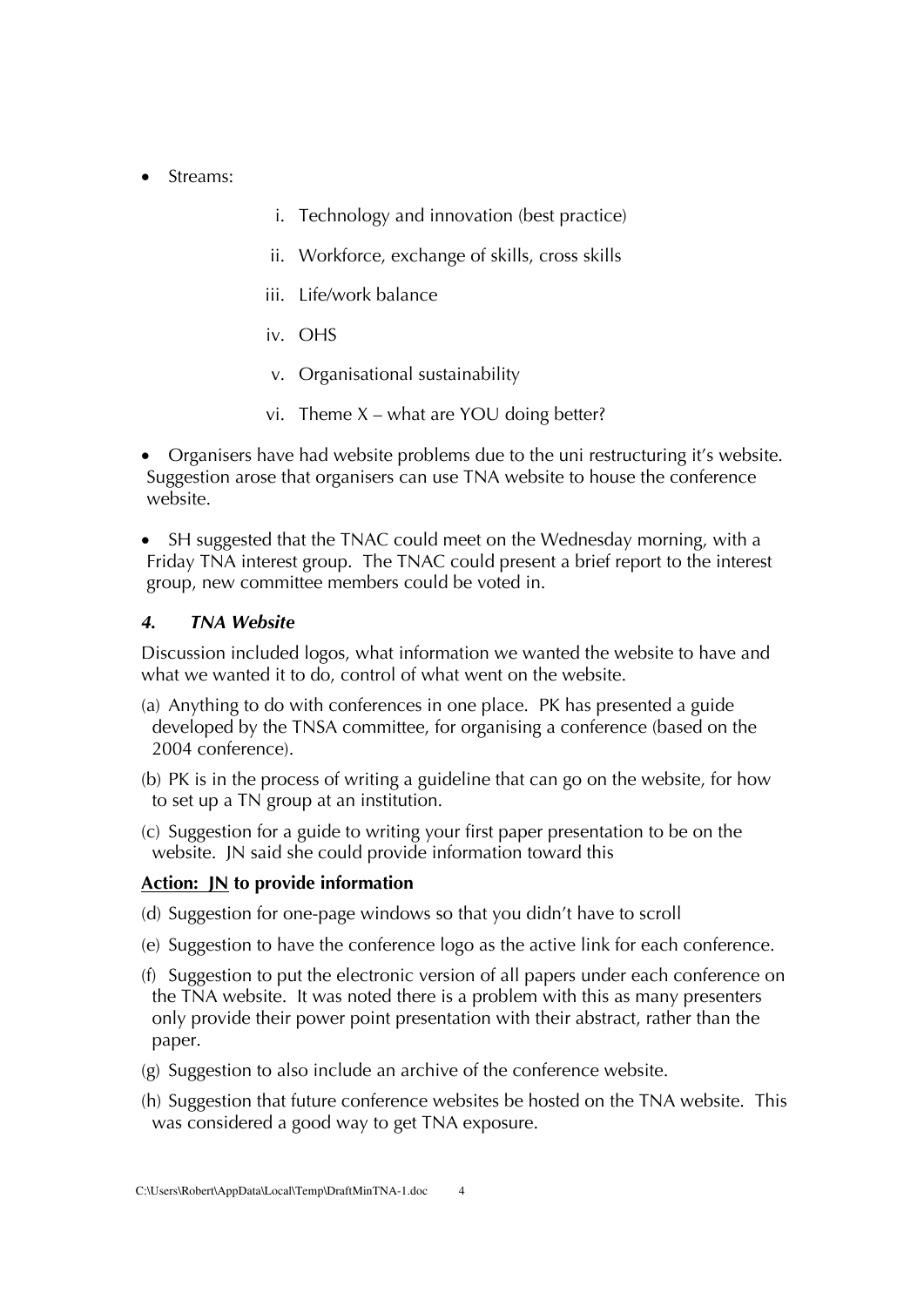- (i) The UNSW TN group is currently paying for the website, which costs close to \$300 per year. It was suggested that the TechNet group holding the next conference pay for the website until the conference is over, then responsibility for payment would fall to the next conference organiser. The committee agreed. It was mentioned that this would help pay the costs until TNA became financial.
- (j) TNA website is currently held independently by Melbourne IT so it is not dependent of any university. Does TNA website have a maximum capacity? Might we need to get extra capacity?

# **Action: CT to find out**.

- (k) Deciding what does and doesn't go on the TNA website:
	- 1. It was agreed that, if a conference were using the TNA website to host the conference website (as apposed to using their own institution's), then anything to do with the current conference would be the responsibility of the conference organisers, and would not need to pass through the TNA committee for approval.
	- 2. It was agreed that, for anything else intended for the TNA website, would need to be approved by the committee first. The item/idea would be sent out to the committee, with 14 days allowed for a reply. A non-reply would be assumed as consent.
- (l) CT gave the committee a tour of the website.
- (m)It was agreed that TNA needs a logo. SH has some suggestions, being logos designed but not used for the 2007 conference.

### **Action: SH to circulate the suggestions as an attachment to our googlegroup**

- (n) Website content. What do we want it to do? It's a resource. We need a title page with 5-6 buttons eg
	- What is TNA
	- Conferences etc
	- TOR
	- Googlegroups
	- Local/State TechNet groups
- (o) The website says who we are, what we're trying to do. It needs to encourage people to join their local chapter.
- (p) Website can have a framework for setting up local TechNet groups.
- (q) Some local groups can help set up TechNet groups in other states.
- (r) Suggestion: have local, state as well as national groups. Another suggestion that instead of a state group, have cluster organisations (regional), which would be of help to individuals who don't have a local TN.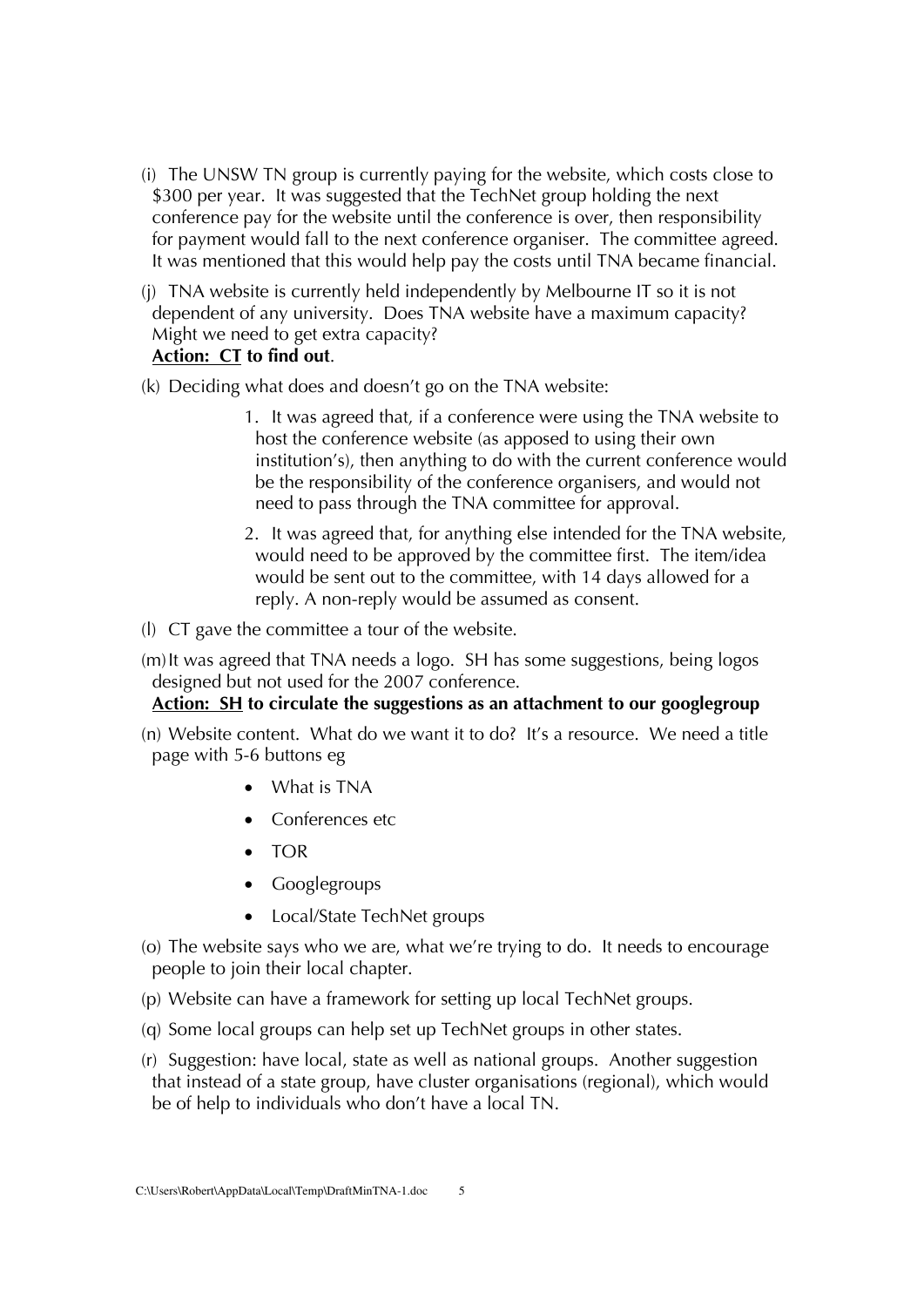(s) Website can assist those who don't have a local TN, or an area where there may be a couple of small TN groups, by having a "what's on" in the various states/areas. Individuals can then have an opportunity to see what's on locally and to participate.

# **Action: CT to update website as needed**

## *5. Methods of Communication*

- (a) Googlegroups is currently being trialled. At the moment the TNA googlegroup is being restricted to members of today's group but only half the group has accepted MH's invitation to register. MH gave a live demonstration.
- (b) MH created a new googlegroup called TechNet Australia Committee, (different to TechNet Australia googlegroup which will be for all members).
- (c) Anyone searching googlegroups for TNA will be directed to the TNA website.
- (d) TNA googlegroup should be restricted to avoid abuse.
- (e) MH & CT to be TNA googlegroup managers
- (f) Will probably need a method to archive the communications at some point.
- (g) Googlegroups will let you send attachments.

## *6. Break.*

The group broke for afternoon tea and an opportunity to discuss and build on ideas – especially where individuals had volunteered to provide actions.

# *7. Funding*

- (a) Discussion on why TNA would needs money:
	- Website
	- Administration costs
	- 1 annual, paid, face to face TNAC meeting
- (b) AVCC would not be able to assist with funding as they are just a committee, however, it was agreed that support from the AVCC was very important as it would help get support from other areas, including individual universities.
- (c) General consensus that there would not be individual membership fees
- (d) There could be some funds from conference profits.
- (e) It was suggested that it would be feasible to get universities and other higher education facilities to pay up to \$500 pa (figure not finally decided). For their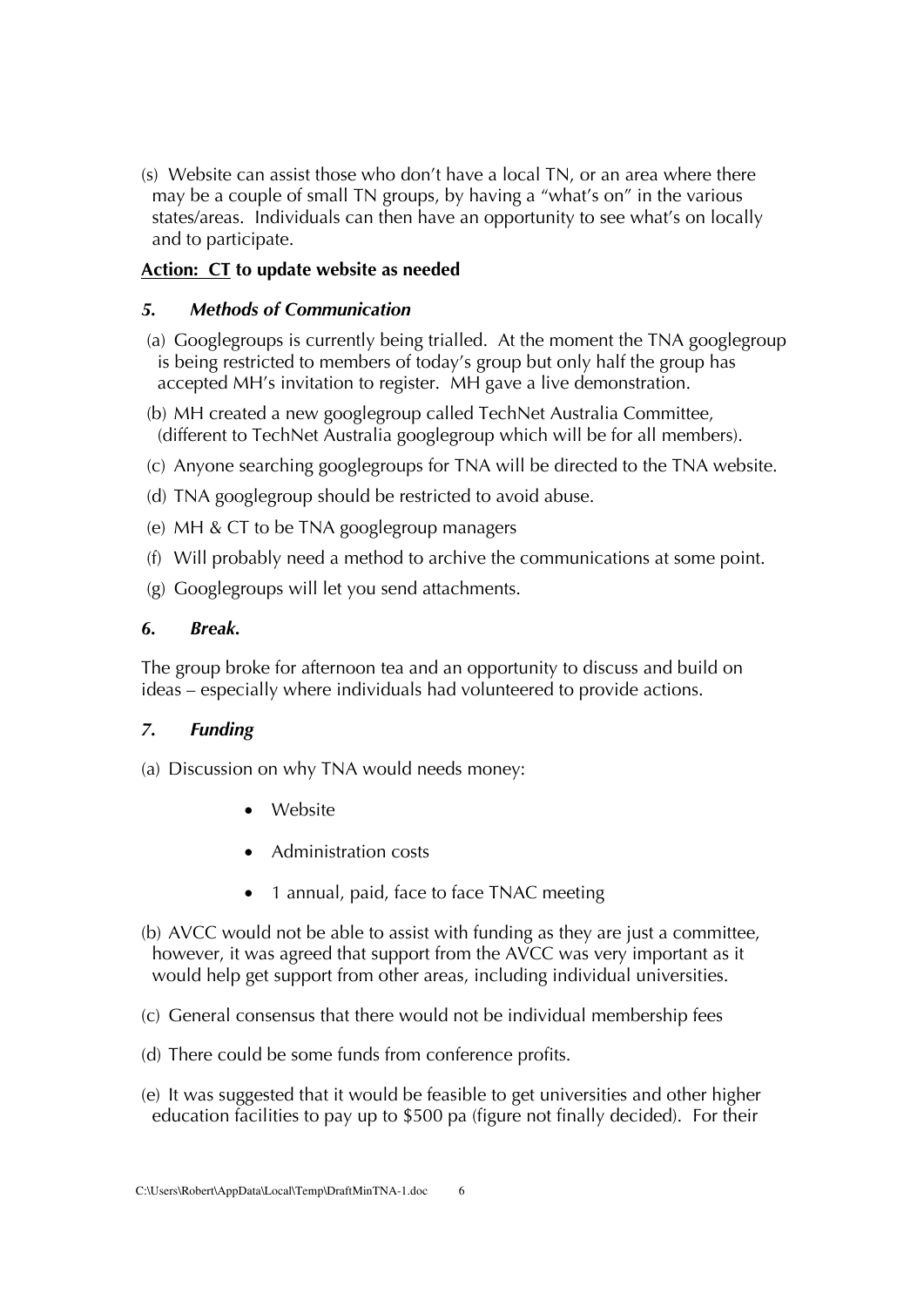money they could perhaps have their logo on the TNA website as a sponsor. Perhaps TNA members from sponsor organisation could have a reduction of conference registration fees. It was agreed to seek individual sponsorships.

(f) Concern was raised about funding from sponsor organisations as it could come with restrictions regarding how the money can be spent.

# *8. AVCC*

(a) The committee agreed that the AVCC is important if TNA is to have credibility

# **Action : MH to draft letter to Peter Coldrake**

(b) The committee agreed that we need a patron.

# **Action: ALL –to provide PK & MH with suggestions for a TNA Patron**

# *9. Conference discussion eg frequency, level of TNA involvement*

(a) Conference frequency:

There was concern that 2 years may be too long between conferences. It was agreed to aim for one conference each calendar year, at a time of year to suit the host university, with a maximum of 18 months between conferences.

- (b) At each conference, a host university for the next available year's conference can be lined up (ie several years ahead)
- (c) TNA website to have archive of previous conferences and information to assist the organisation of future conferences.

# *10. Further discussions*

# (a) **TNA Membership:**

- i. SH can provide a good list of technical staff, which can become the basis of the TNA membership.
- ii. If people are a member of a local TN group then they are automatically a member of TNA
- iii. It was agreed that once the TOR and the web etc were settled, TNAC would contact all on SH's list of national technical staff.
- iv. Comments were made that members' technical concerns need to be dealt with locally by the local TN, otherwise things can become unwieldy for TNA.

# (b) **Membership Invitation/registration:**

It was agreed that, as described in 10(a) and where possible, all national technical staff would be officially invited to become members of TNA. JN would get the contact list from SH and send an email to everyone inviting them to register by going to the TNA website. Their email address would automatically go to googlegroups once accepted.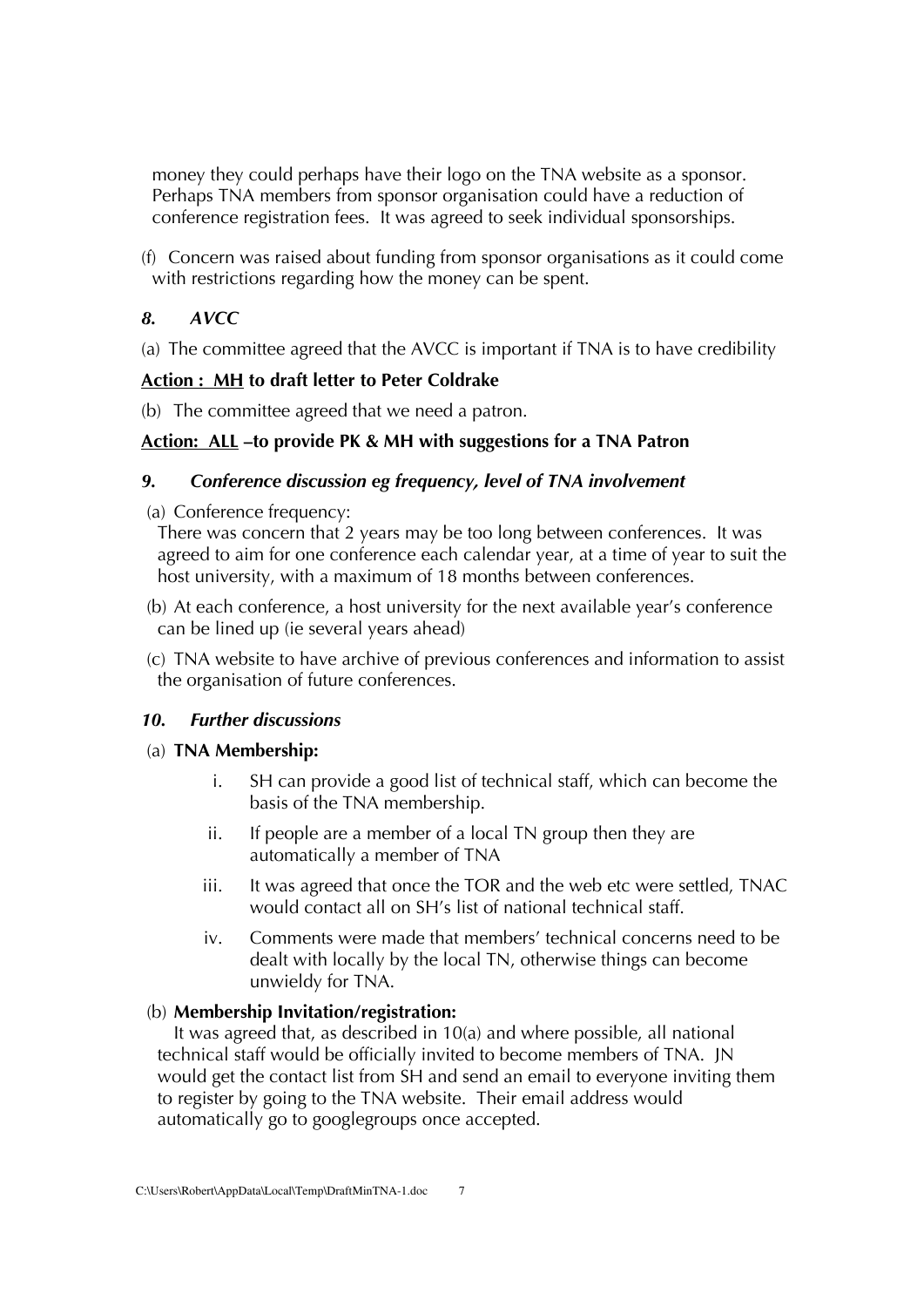In order to restrict membership to technical staff (ie exclude advertisers and inappropriate membership) there would need to be qualifiers. Anyone with an email address that included '.edu.au' would be accepted. Other email addresses would get an automatic enquiry requesting justification for inclusion. This would help ensure that retired technical staff were not excluded. Registration would include filling in an electronic form that would provide TNA with data such as:

- i. Name
- ii. University/institution/subdivision
- iii. Email address
- iv. Phone number (optional) with area code
- v. Work discipline
- vi. Employment status (eg f/t, p/t, permanent, casual)
- vii. Time in the job
- viii. Areas of interest tick boxes

### **Action: CT to put membership registration on website once the TOR etc were settled** *Time frame: 2 months*

### **Action: JN to then send email letter of invitation** *Time frame: 2 months*

(c) **Marketing/publicity**: The question was raised; do we need a marketing and/or publicity person? No conclusion.

#### (d) **What do people want from TNA?**:

- a. Support in creating local chapters
- b. UWoll suggested cluster groups to help share local ideas (eg UWoll cluster with UWS)
- c. UWS has 6 forums per year, initially started through professional development groups. Forum topics include: preparation of conference posters using power point; how to give oral presentations; virtual tour PowerPoint presentation about an area speakers from: Timetabling and the involvement of technical staff; complaint resolution unit.
- d. How can TNA support local groups? Approach staff developments, support at conferences via interest groups, starting your own TN group.
- e. Suggestion that individual TN groups can use the TNA website to house their local TN website if there is a problem using their organisations website.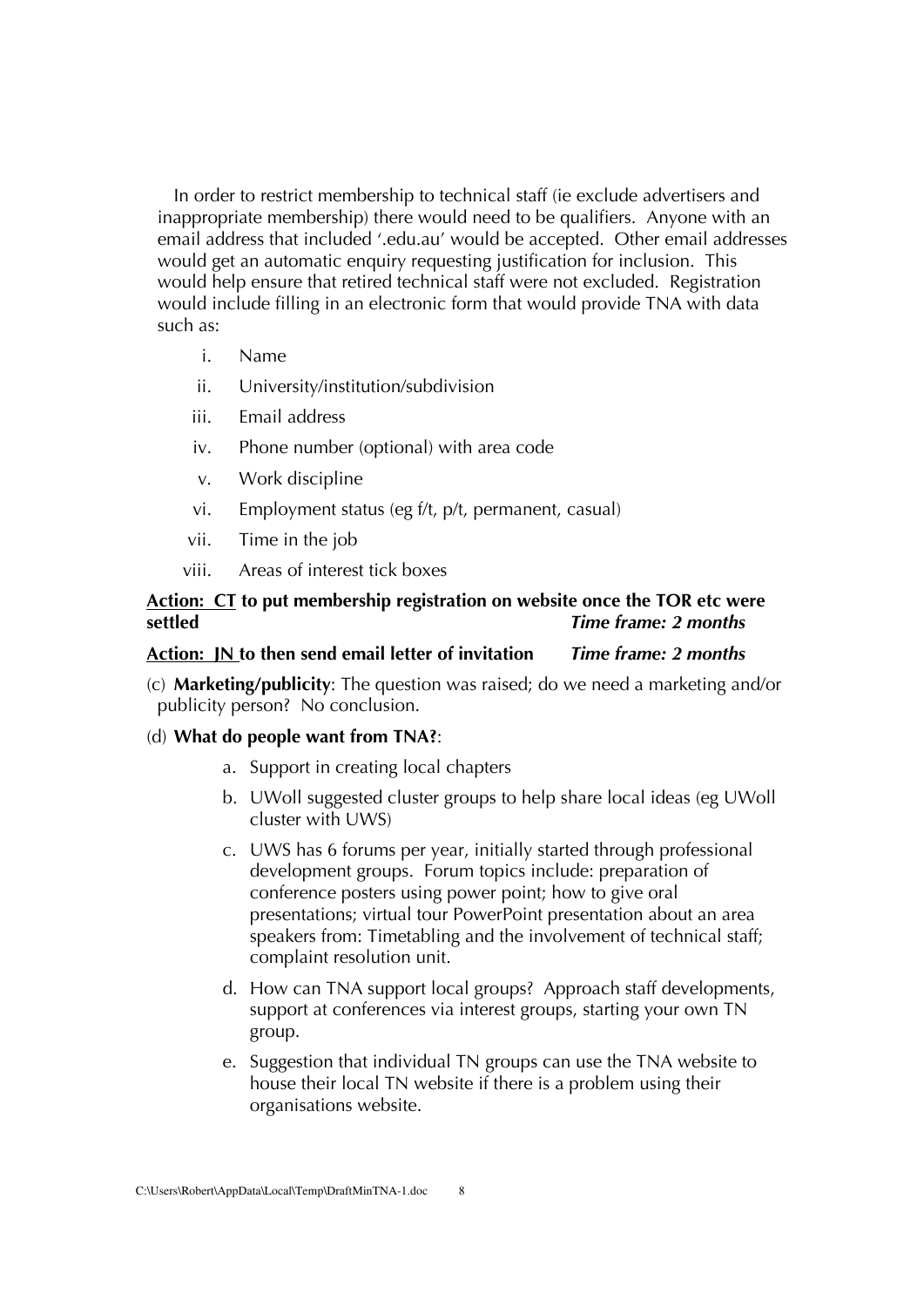- f. TNA as a resource centre.
- g. Suggestion that people can gain points by presenting papers. At a later stage papers can be per reviewed and a point system implemented. Refereed papers and non-refereed papers and posters.
- h. We need to be able to publish papers but need an ISBN . Conference CDs need to have the abstract and presentation but also needs the paper as well. How do we get people to provide the paper? Suggestion that initially selected papers be peer reviewed and only these published with the ISBN.

## **Action: GT to get details of what is required to have papers refereed.**

i. MH commented that after each conference there is a hiatus that TNA needs to fill in order to maintain enthusiasm

## *11. Review and Close:*

PK again thanked all for their effort in attending today's meeting and for their input throughout the day. A lot of topics had been covered with a significant amount achieved throughout the day, continuing over the next few months, as people chased up their action items. A brief summary was given (see below) as to the items that were requiring action, including the time frame in which to get back to the committee, and a special thanks was given to all those who had volunteered their time for these.

PK also thanked Eileen for organising the venue and lunch, and Camillo, for handling the website and providing electronic versions of documents that were used during the day.

### **Summary of actions arising from the minutes**

- Lynn Ferris: search and register the name TechNet, for TechNet Australia (Para 2a).
- Camillo Taraborrelli: to put the updated committee list on the TNA website (Para 2j).
- Lynn Ferris, Mark Hayne, GregTevelen to finalise draft 2 of the TOR. Time frame: 6 weeks (23 September, 2006), then send out to committee. Committee to then consider the draft for 2 weeks. (Para 2q).
- Jennie Nelson: to provide information toward a guide to writing paper presentations (Para 4c).
- Camillo Taraborrelli: to find out the capacity of TNA website (Para 4j).